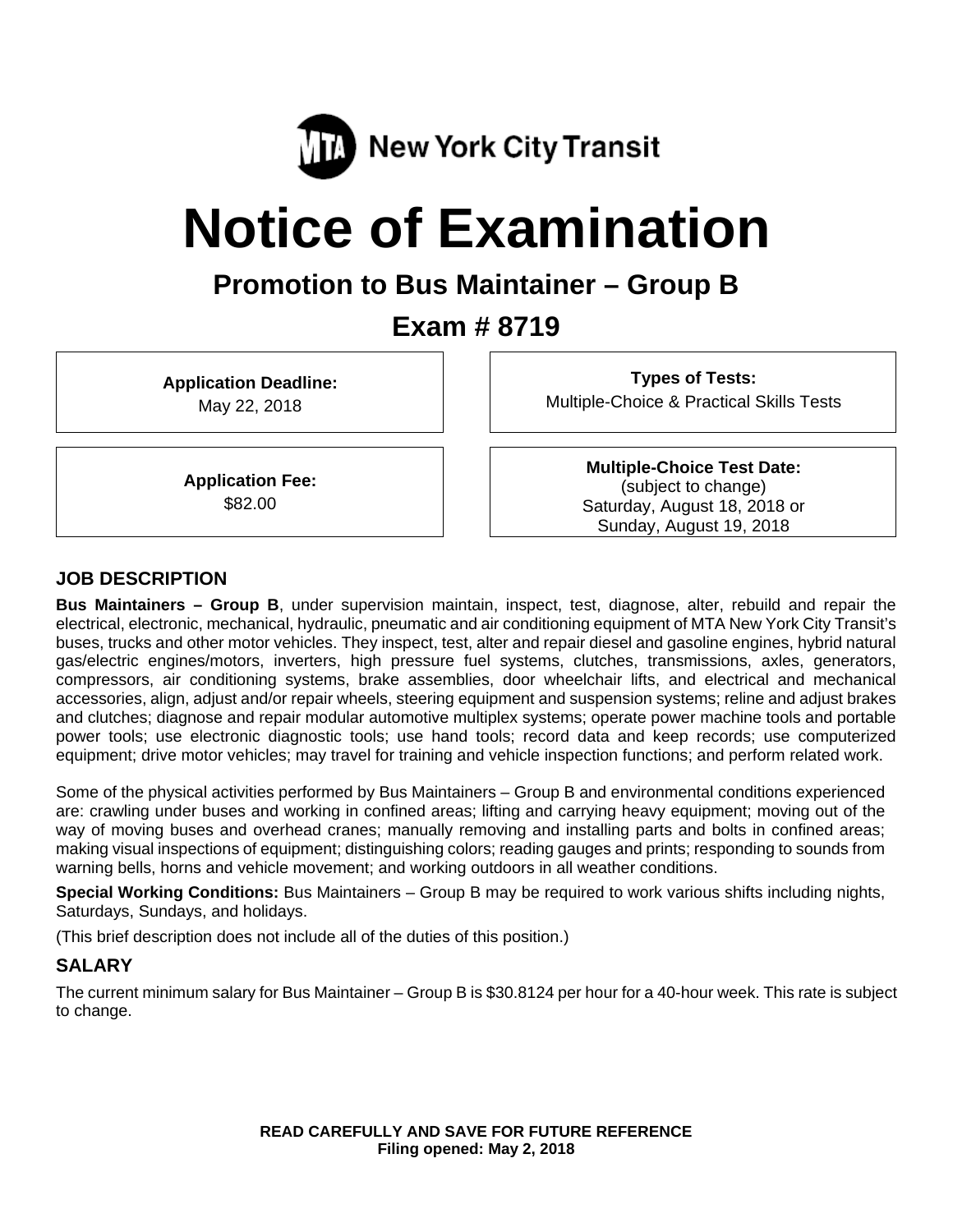# **ELIGIBILITY TO TAKE THE EXAMINATION**

This examination is open to each employee of MTA New York City Transit who **on the date of the** 

#### **multiple-choice test**:

- 1. Is or has been employed in the non-competitive title of Transit Mechanical Apprentice and has satisfactorily completed the 3-year Transit Mechanical Apprentice program in bus maintenance and is employed in the Department of Buses; or
- 2. Is permanently (not provisionally) employed in or appears on a Preferred List (see Note, below) for the title of Maintainer's Helper – Group B and is permanently employed or has been permanently employed in such title in the Department of Buses; and
- 3. Is not otherwise ineligible.

This examination is **not** open to employees of MaBSTOA or MTA Bus Company, or to employees of any other MTA agency other than MTA New York City Transit.

(NOTE: A "Preferred List" is a civil service list which is only for certain former permanent incumbents of the eligible title who have rehiring rights.)

This examination is also open to employees who were appointed to an eligible title pursuant to New York City State Civil Service law, section 55-a, and who meet all other eligibility requirements.

You are responsible for determining whether you meet the eligibility requirements for this examination prior to submitting the *Application*. If you do not know if you are eligible, check with **your department's Human Resources representative**. You may be given the test before we verify your eligibility. If you are marked "Not Eligible," your application fee will **not** be refunded and you will **not** receive a score.

# **REQUIREMENTS TO BE PROMOTED**

**From the non-competitive title of Transit Mechanical Apprentice:** At the time of promotion, you must be employed or have been employed in the title of Transit Mechanical Apprentice.

**From the competitive title of Maintainer's Helper – Group B:** At the time of promotion, you must have completed your probationary period in the eligible title of Maintainer's Helper- Group B and you must be permanently employed in that eligible title or your name must appear on a Preferred List for that eligible title. Additionally, you must have served permanently in the eligible title of Maintainer's Helper – Group B for at least one year.

**Driver License Requirement:** At the time of appointment, you must possess either:

- 1. A Class B Commercial Driver License (CDL) valid in the State of New York with a passenger endorsement and no disqualifying restrictions that would preclude the performance of the duties of this title, or
- 2. A Motor Vehicle Driver License valid in the State of New York and a Learner Permit for a Class B CDL valid in the State of New York with a passenger endorsement and no disqualifying restrictions.

If you qualify under "2" above, your promotion will be subject to the receipt of a Class B CDL valid in the State of New York with a passenger endorsement and no disqualifying restrictions at the end of a special training course in bus operation.

If you fail to successfully complete the special training course in bus operation, including the receipt of a Class B CDL valid in the State of New York with a passenger endorsement and no disqualifying restrictions, you will be terminated or returned to your previously held permanent title. If you have serious moving violations, license suspensions or an accident record you may be disqualified.

The Class B CDL, as described above, must be maintained for the duration of your employment in the title. Such license and/or Learner Permit must not include any restrictions which would preclude the performance of Bus Maintainer – Group B work.

(continued)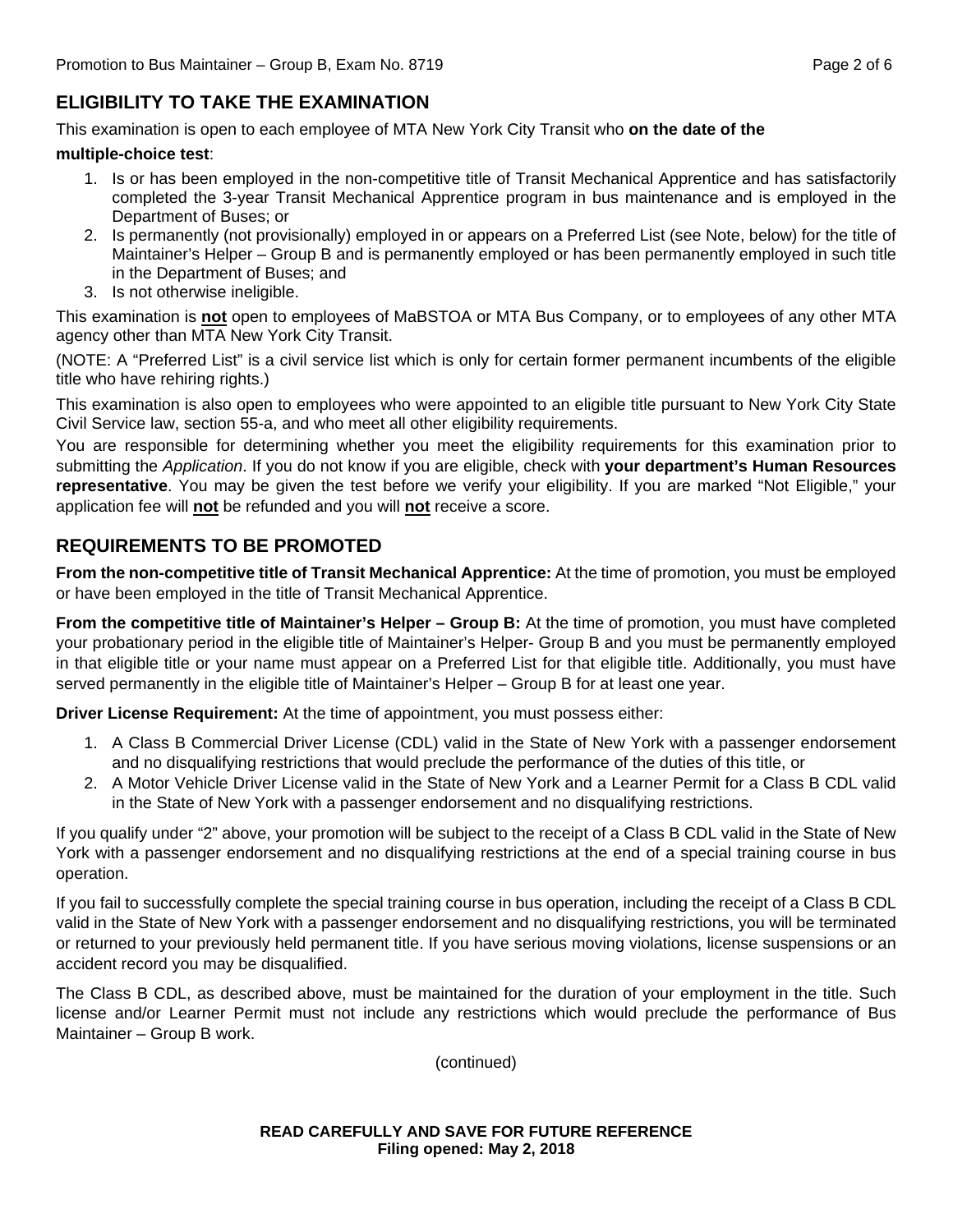# **REQUIREMENTS TO BE PROMOTED (continued)**

**Medical Requirement:** Medical guidelines have been established for the position of Bus Maintainer – Group B. You will be examined to determine whether you can perform the essential functions of the position of Bus Maintainer – Group B. Where appropriate, a reasonable accommodation will be provided for a person with a disability to enable him or her to take the examination, and/or perform the essential functions of the job.

**Drug Screening Requirement:** You must pass a drug screening in order to be promoted, and if promoted, you will be subject to random drug and alcohol tests for the duration of your employment. Additionally, if you have tested positive on a drug or alcohol test or had a refusal to test during pre-employment or while employed by a Federal DOTregulated employer during the applicable period, you must have completed the Substance Abuse Professionals (SAP) process required by federal law in order to be promoted to this safety-sensitive position.

# **HOW TO OBTAIN AN APPLICATION**

During the application period, you may obtain an *Application* for this examination online at http://www.mta.info/nyct/hr/appexam.htm or in person at the MTA New York City Transit Exam Information Center as indicated below:

**MTA New York City Transit Exam Information Center:** Open Monday through Friday, from 9 AM to 3 PM, in the lobby at 180 Livingston Street, Brooklyn, New York. Directions: take the A, C, F or R trains to the Jay Street-Metro Tech Station, or the 2, 3 or G train to the Hoyt Street Station.

# **REQUIRED FORMS**

**Application:** Make sure that you follow all instructions included with your *Application*, including payment of fee. Save a copy of the instructions for future reference.

# **HOW TO SUBMIT AN APPLICATION AND PAY THE APPLICATION FEE**

If you believe you meet the requirements in the "How to Qualify" section, submit an application online by the last day of the application period unless you are requesting a Fee Waiver. Applicants who wish to request a Fee Waiver should refer to the "How to Submit an Application When Requesting a Fee Waiver" section below.

**Application Fee:** This fee is generally not refundable. Under special circumstances, you may be entitled to a refund. You should refer to the Department of Citywide Administrative Services ("DCAS") Exam Regulations to determine if you are entitled to a refund prior to requesting a refund. You can refer to the bottom of the last page of the Notice of Examination for instructions on how to obtain a copy of the DCAS Exam Regulations.

#### **Online Applications:**

- 1. Apply using the "BSC" employee portal at www.mymta.info by the last day of the *Application* period.
- 2. You must pay the *Application* fee via payroll deduction. Applicants who request a fee waiver must apply by mail.
- 3. You will be sent a confirmation number after you complete your *Application* and pay the application fee.

Computers with internet access are available on a limited basis at branches of the New York Public Library, the Brooklyn Public Library and the Queens Library to patrons with a valid library card.

# **HOW TO SUBMIT AN APPLICATION WHEN REQUESTING A FEE WAIVER**

Applicants who wish to request a Fee Waiver must obtain an Application in person at the MTA New York City Transit Exam Information Center as indicated below and must submit the Application by mail to the address in the "Correspondence" section below by the last day of the application period.

MTA New York City Transit will not accept applications in person. Additional information on requesting an application fee waiver is available with the Application.

(continued)

**READ CAREFULLY AND SAVE FOR FUTURE REFERENCE Filing opened: May 2, 2018**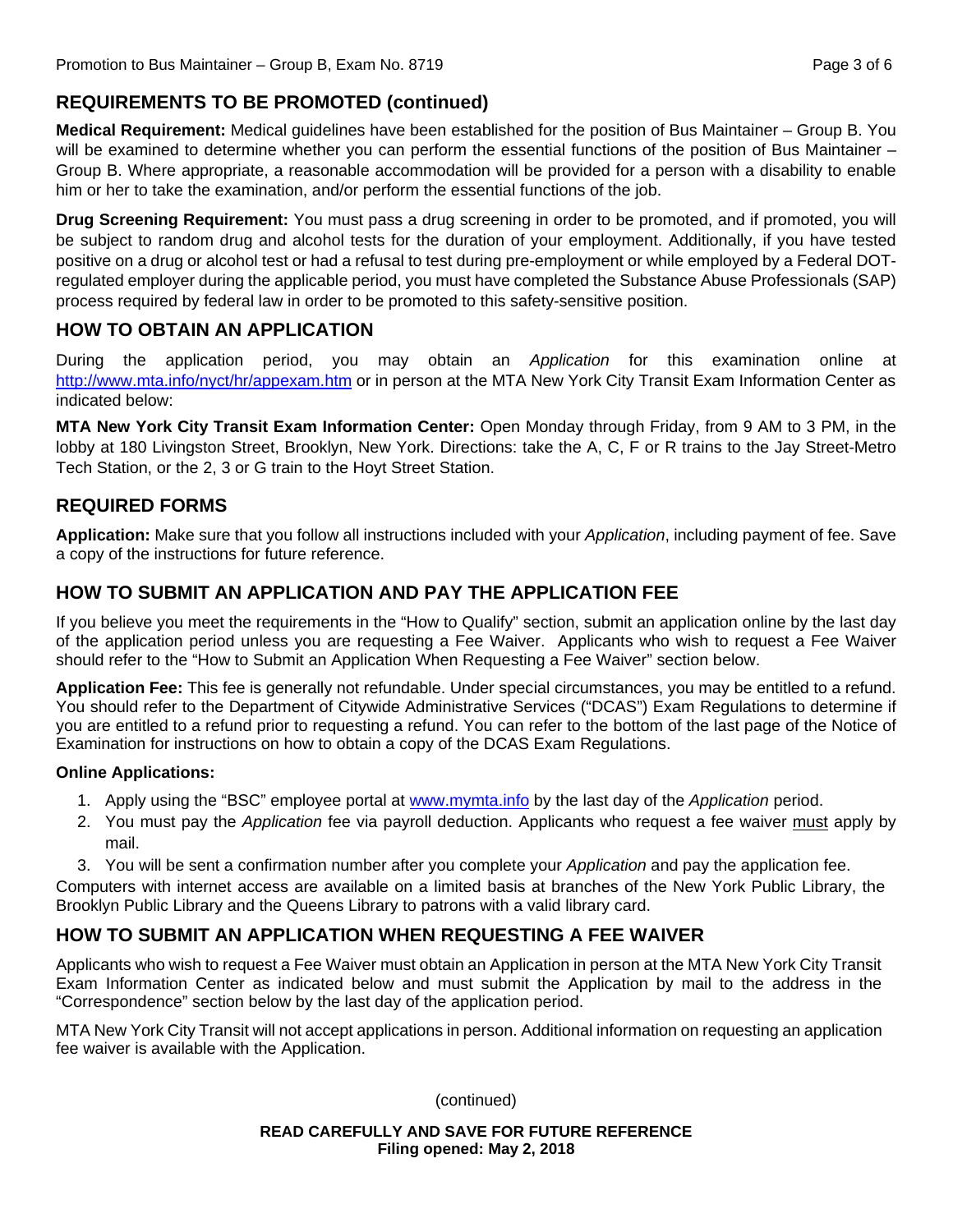#### **HOW TO SUBMIT AN APPLICATION WHEN REQUESTING A FEE WAIVER (continued)**

MTA New York City Transit Exam Information Center: Open Monday through Friday, from 9 AM to 3 PM, in the lobby at 180 Livingston Street, Brooklyn, New York. Directions: take the A, C, F, or R trains to the Jay Street-Metro Tech Station, or the 2, 3, or G train to the Hoyt Street Station.

#### **ADMISSION LETTER**

An Admission Letter will be mailed to you about 10 days before the first date of the multiple-choice test. If you do not receive an Admission Letter at least 4 days before the first date of the multiple-choice test you may obtain a duplicate letter at the MTA New York City Transit Exam Information Center (as indicated above). A paper copy of the Admission Letter is your ticket for admission to the multiple-choice test.

Employees must keep their official mailing address up to date. Only the address on file with the MTA Business Service Center will be used to mail correspondence, including the Admission Letter.

#### **THE TEST**

You will be given a qualifying multiple-choice test and a competitive practical skills test. You must achieve a score of at least 70% to pass each test. Only those who pass the qualifying multiple-choice test will be called to take the practical skills test. Your score on the practical skills test will determine 85% of your final score. Your seniority will determine the remaining 15 %. You must pass the test to have your seniority credited. Your seniority score will be 70 plus 1/2 point for each three months of completed continuous service with an agency under the jurisdiction of the Commissioner, Department of Citywide Administrative Services, in a permanent competitive or non-competitive titles. Your service will be credited through the first date of the multiple choice test, up to a maximum of 15 years. Time served prior to a break in service of more than one year will not be credited.

The qualifying multiple-choice test may include questions on: the maintenance, troubleshooting and repair of buses, automobiles and trucks, including their engines, transmissions, running gears, air-conditioning, and electrical and mechanical accessories; proper selection and use of materials, machinery and tools of the trade; safe and efficient work practices; reading and interpreting specifications and drawings; related mathematical calculations; record keeping; and other related areas.

The competitive practical test may be designed to measure our ability to use tools; read schematics; install, repair, and adjust vehicle components; and troubleshoot and repair electrical components using meters and other equipment.

Veterans' or Disabled Veterans' Credit will be granted only to eligible passing candidates who request that such credit be applied. Veterans' or Disabled Veterans' Credit should be requested at the time of application, but **must** be requested before the date the eligible list is established. Claims for Veterans' or Disabled Veterans' Credit cannot be made once the eligible list is established.

#### **TEST ADMINISTRATION GUIDELINES**

**Warning:** You are not permitted to enter the test site with cellular phones, smart watches, beepers, pagers, cameras, portable media players, or other electronic devices. Calculators are permitted; however, they must be hand-held, battery or solar-powered, numeric only. Calculators with functions **other than** addition, subtraction, multiplication and division **are prohibited**. Electronic devices with an alphabetic keyboard or with word processing or data recording capabilities such as planners, organizers, etc. are prohibited. If you use any of these devices in the building at any time before, during or after the test, you may not receive your test results, your test score may be nullified, and your application fee will not be refunded.

You may not have any other person, including children, present with you while you are being processed for or taking the test and no one may wait inside the test site while you are taking the test.

(continued)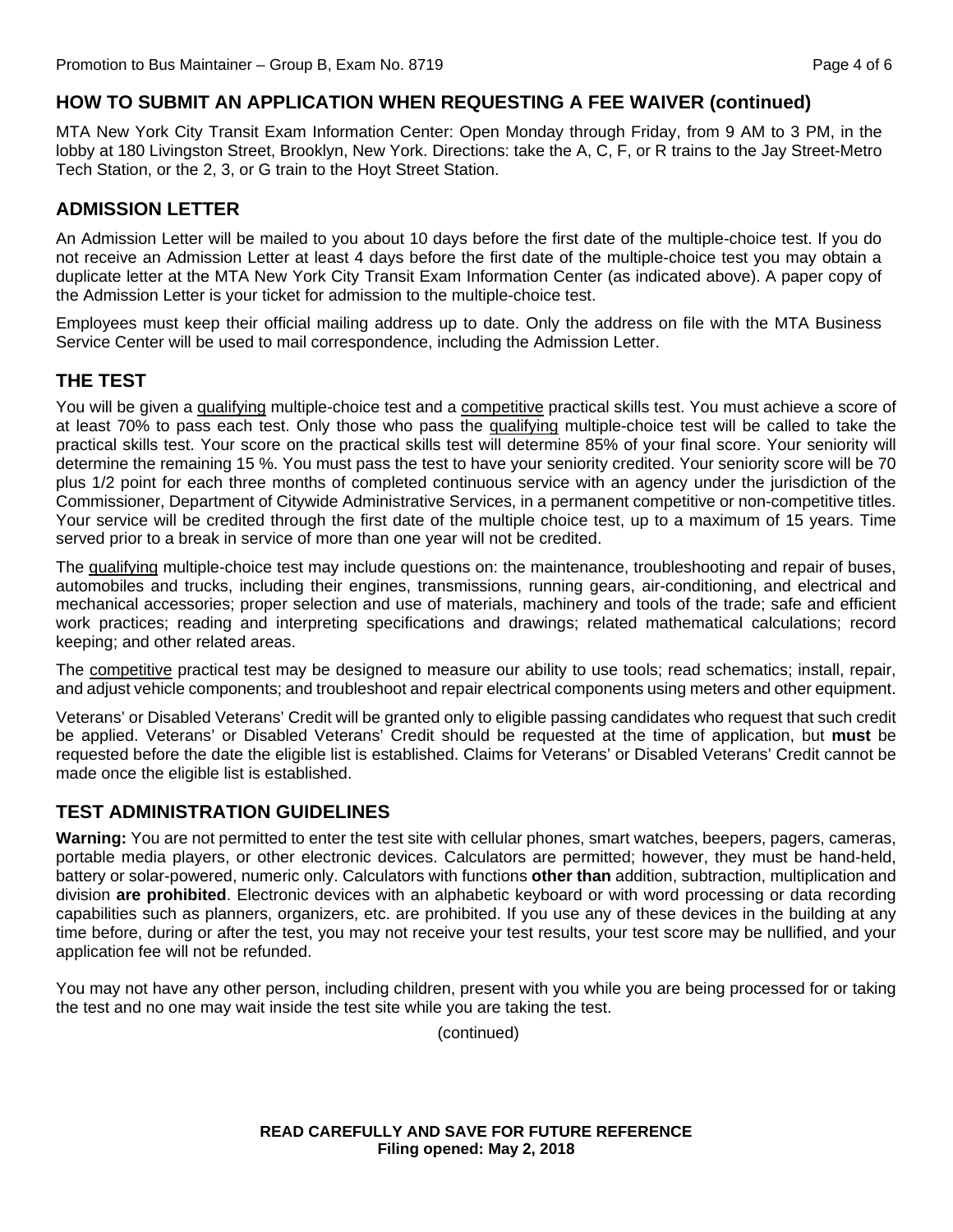# **TEST ADMINISTRATION GUIDELINES (continued)**

**Leaving:** You must leave the test site once you finish the test. If you leave the test site after being fingerprinted but before finishing the test, you will not be permitted to re-enter. If you disregard this instruction and re-enter the test site, you may not receive your test results, your test score may be nullified, and your application fee will not be refunded.

**Proof of Identity:** You must present your MTA New York City Transit employee identification card when you arrive to take the tests.

# **THE TEST RESULTS**

If you pass the qualifying multiple-choice test and the competitive practical skills test, and you are marked eligible, your name will be placed in final score order on an eligible list and you will be given a list number. You will be notified by mail of your test results. You will be considered for appointment when your name is reached on the eligible list.

### **ADDITIONAL INFORMATION**

**Training:** Candidates appointed to Bus Maintainer – Group B will be required to complete and pass all parts of a training course in bus maintenance operations as a condition of passing probation. If you do not successfully complete this training course, you will be terminated or returned to your previously held permanent title.

### **SPECIAL ARRANGEMENTS**

.

**Late Filing:** Consult with **your department's Human Resources representative** to determine the procedure for filing a late *Application* if you meet one of the following conditions:

- 1. You are absent from work for at least one-half of the application period and are unable to apply for reasons such as vacation, sick leave or military duty; or
- 2. You become eligible after the above application period, but on or before the first date of the multiple-choice test.

**Make-Up Test:** You may apply for a make-up test if you cannot take the test on the scheduled test date for any of the following reasons:

- 1. Compulsory attendance before a public body;
- 2. On-the-job injury or illness caused by municipal employment where you are an officer or employee of the City;
- 3. Absence from the test within one week after the death of a spouse, domestic partner, parent, sibling, child or child of a domestic partner where you are an officer or employee of the City;
- 4. Absence due to ordered military duty;
- 5. A clear error for which MTA New York City Transit is responsible; or
- 6. A temporary disability, pregnancy-related, or child-birth-related condition preventing you from taking the test.

To request a make-up test, mail your request with your documentation of special circumstances to the address found in the "Correspondence" section below within 60 days of your scheduled test date or make the request within 60 days of restoration to your position after performing ordered military duty.

**Special Test Accommodations:** If you plan to request special testing accommodations due to disability or an alternate test date due to your religious belief, follow the instructions included with your *Application* and mail your request to the address found in the "Correspondence" section below no later than 30 days prior to the first scheduled test date.